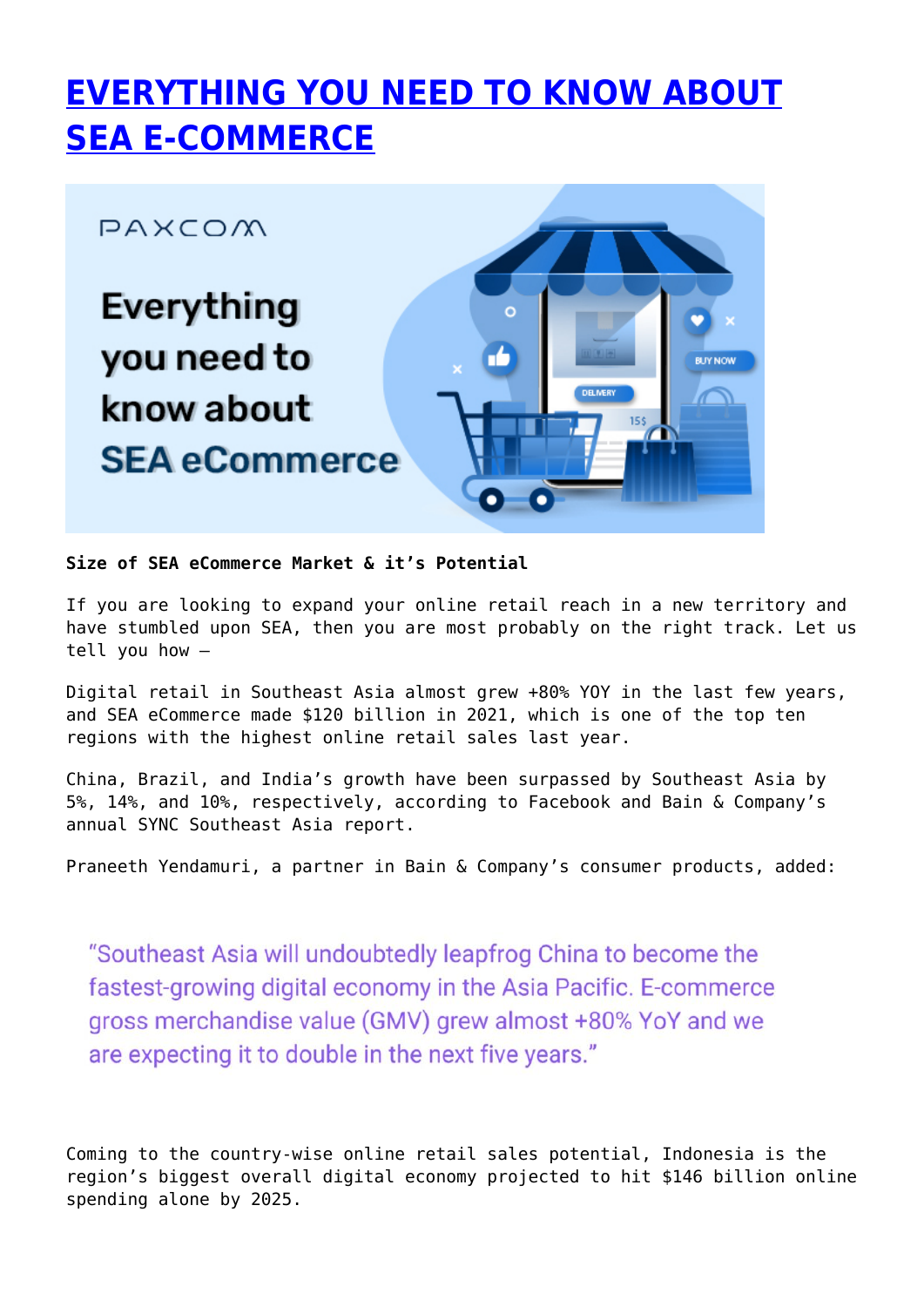As you will see below, Vietnam is one of the fastest-growing online economies in SEA.

 Take a look at the projected online spending in selected Southeast Asian Countries –



There is no better time for brands to enter this market than now! The moment has arrived when brands can take advantage of SEA's growing online retail market.

## **WHAT SEA E-COMMERCE CONSUMERS ARE LOOKING FOR**

- In a survey, it was revealed that the SEA audience is open to discovering new products or services; 65% of customers were unsure what to buy when shopping online, while 51% said they purchased from different online stores, which were not known to them before.
- About one in every third person expected to work from home even after improved covid situation and 9 out of 10 executives believe postpandemic a hybrid WFH model to be the new trend – As more and more people continue to follow the hybrid work from home culture, eCommerce will become more prominent and in sometimes customers first choice of shopping.
- Customers now visit an average of 7.9 websites compared with 5.2 websites in the year 2020 before making a purchase – depicting a significant increase.

Source – The Drum

## **TOP ONLINE MARKETPLACES IN SEA REGION**

SEA is one of the fastest-growing eCommerce markets, but even the most prominent online retailers such as Amazon and other western players are yet to make their mark. On the other hand, local marketplaces are leading their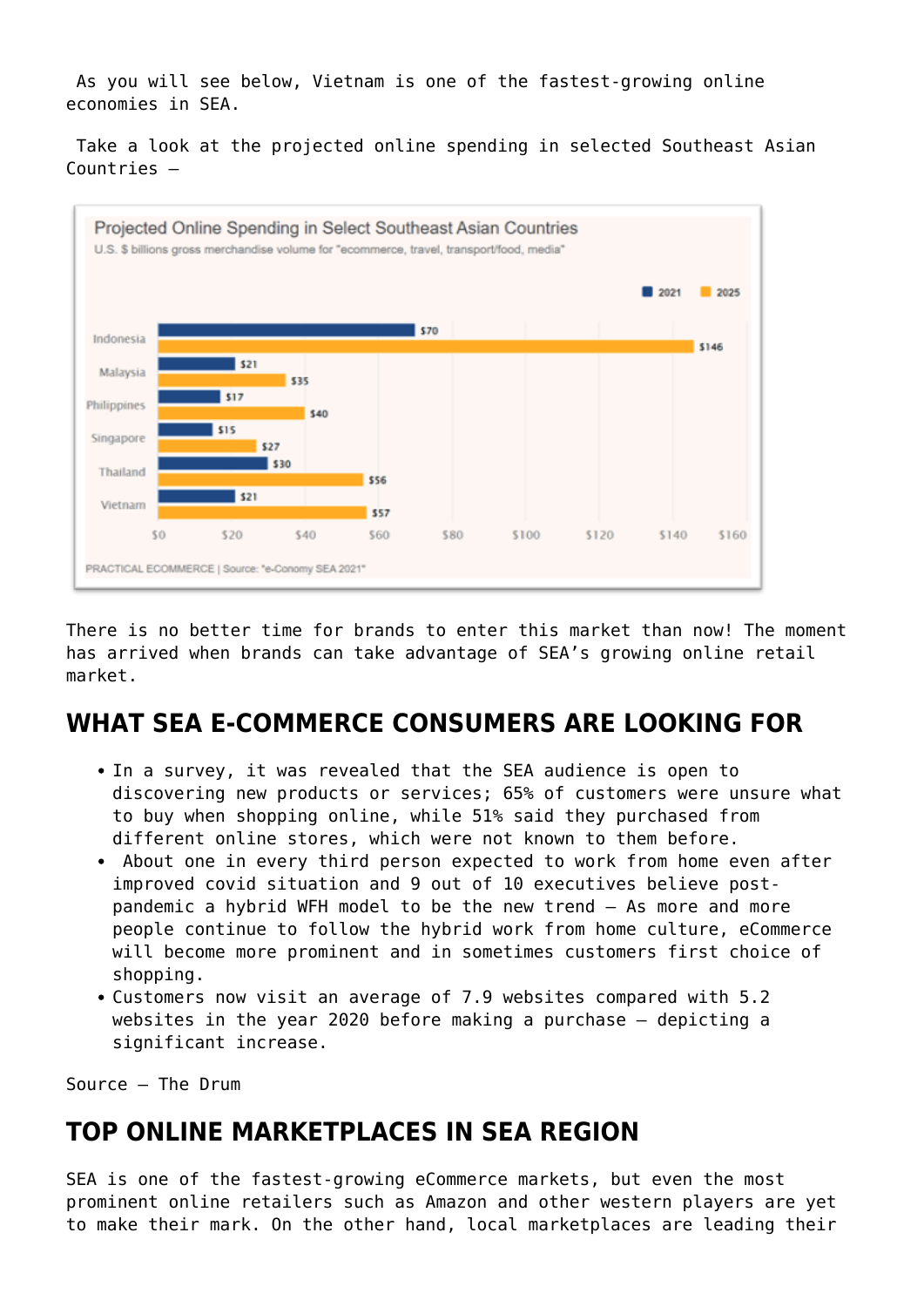| <b>Name</b>      | <b>Region/Country</b> | <b>Product Category</b> | <b>SE Asia Visits/month</b> |
|------------------|-----------------------|-------------------------|-----------------------------|
| Shopee           | Southeast Asia        | General                 | 342.8M                      |
| <b>Tokopedia</b> | Indonesia             | General                 | 137.3M                      |
| Lazada           | <b>Southeast Asia</b> | General                 | 128.4M                      |
| <b>Bukalapak</b> | Indonesia             | General                 | 30.4M                       |
| <b>Blibli</b>    | Indonesia             | General                 | 20.6M                       |
| <b>Tiki</b>      | Vietnam               | General                 | 15.6M                       |
| Sendo            | Vietnam               | General                 | 7.4M                        |
| Zalora           | <b>Southeast Asia</b> | <b>Fashion</b>          | 6.9M                        |
| <b>Qoo10</b>     | <b>Southeast Asia</b> | Fashion                 | 3.7M                        |

**Source: Webretailer**

#### **SHOPEE IN SEA**



Shopee was launched in 2015, and it went from a newbie in the SEA market to becoming the top eCommerce channel. Shopee provides its shoppers with an escrow service where the buyers only have to pay when the product has been delivered. 9:9 shopping day, "SuperBrand Days" featuring global brands, Single's day on November 11th, etc., are some of the important promotion and sales events that Shopee prepares for.

#### **TOKOPEDIA IN INDONESIA**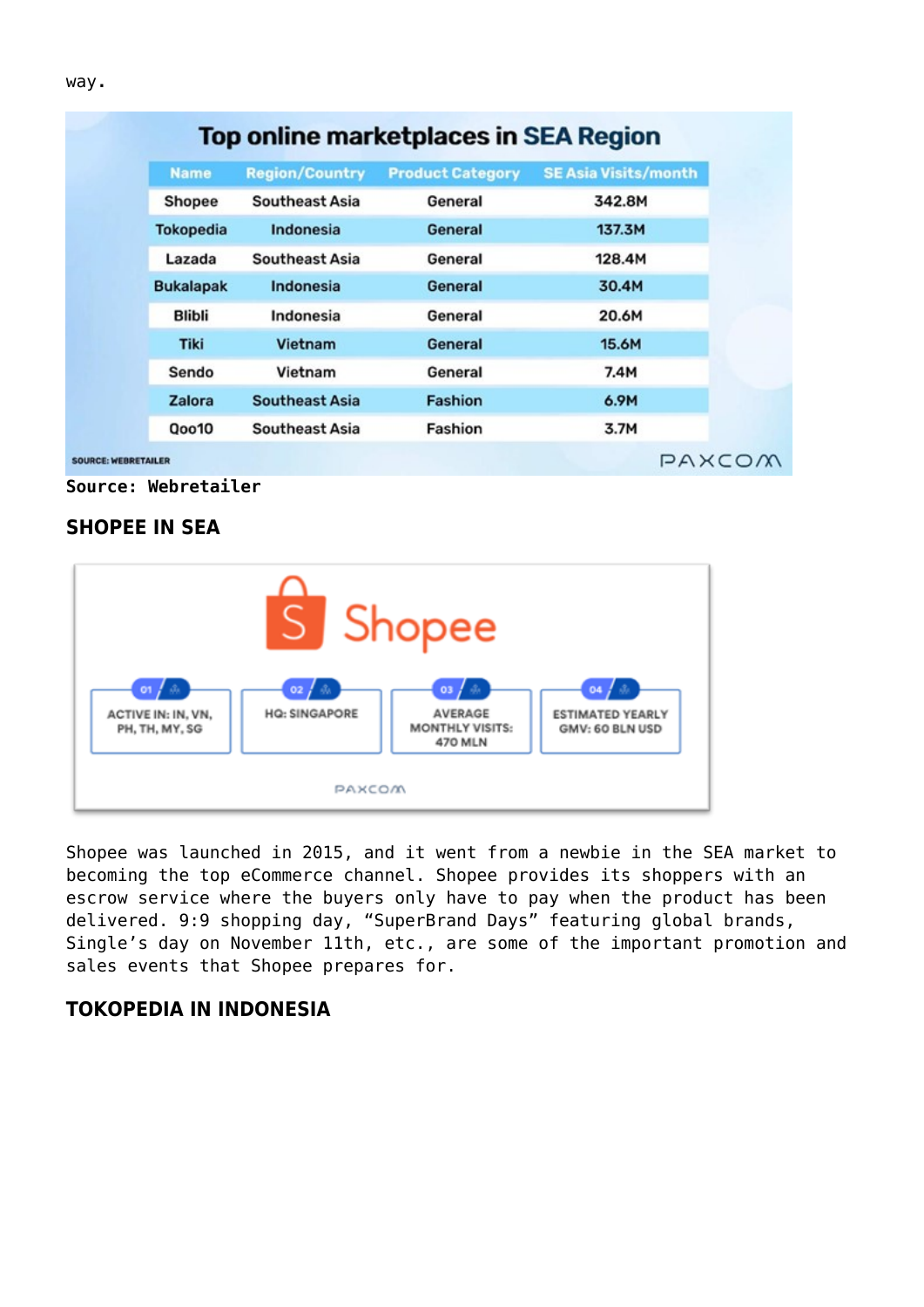

Tokopedia was launched in 2009 by two Indonesian entrepreneurs. The name of their startup came from 'Toko', meaning "Shop" and encyclopedia. Sellers selling on Tokopedia need to have a security deposit of 2% to 15% depending on their fees. Tokopedia does not support cross-border sales currently; international brands need to have a local office or distributor to sell their products.



#### **LAZADA IN SEA**

Lazada (acquired by Alibaba in 2016) was launched in 2012. It basically has three parts to its platform – The marketplace for local sellers with no commission fees, The Lazmall for brand owners and distributors, which charges a minimum 5% commission, and Laz Global for sellers based out of China, Taiwan, South Korea, Japan & UK, and some other international sellers. For Fresh Food supplies, RedMart in Singapore & Lazada Fresh in the Philippines run under Lazada.

Also, let's not forget the double-digit thematic sales that start from March. All the love for shopping and entertainment comes together.

#### **ZALORA – THE FASHION RETAIL ONLINE STORE IN SEA**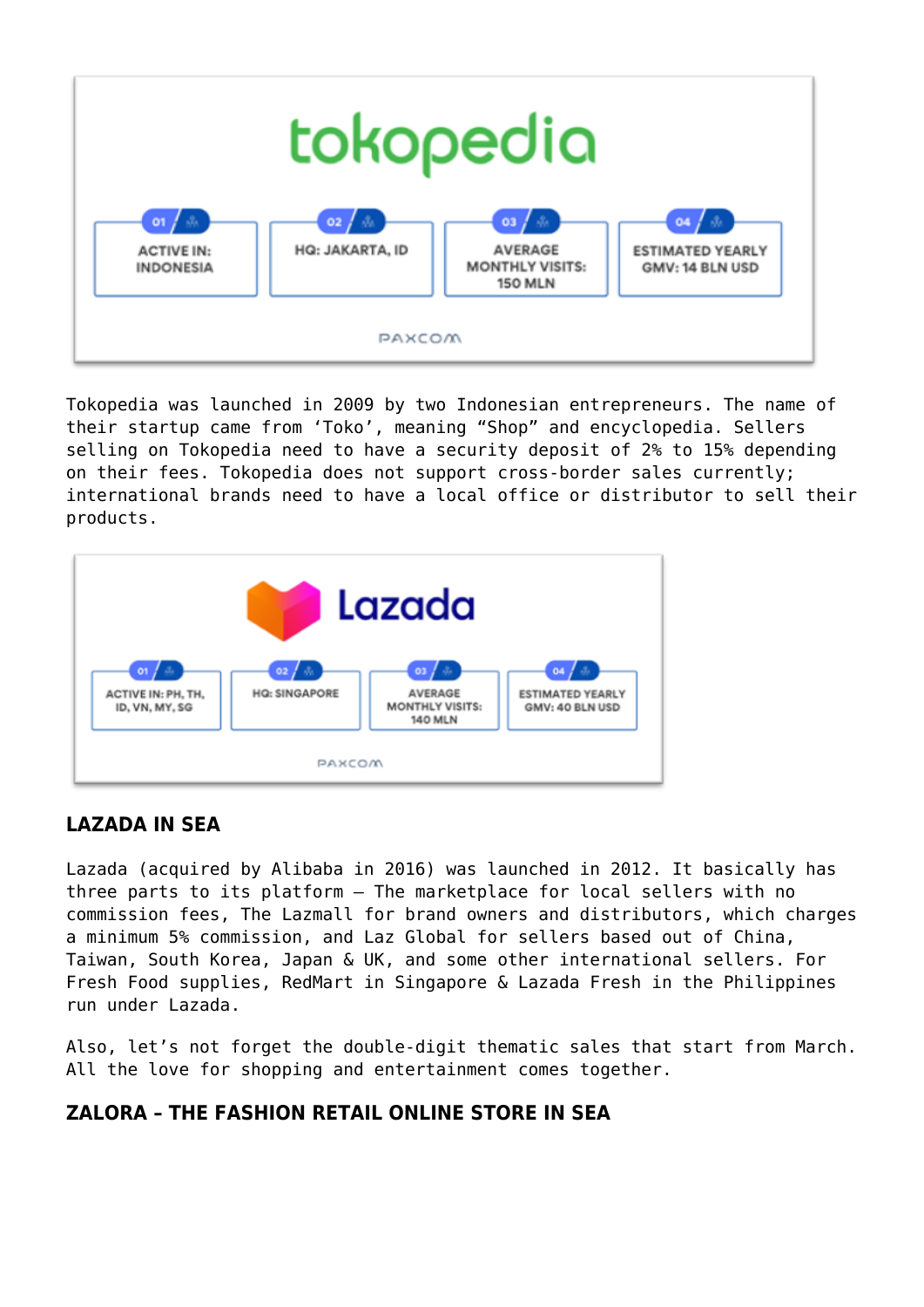

Zalora is a retailer as well as an online fashion marketplace with over 7 million monthly visitors from across Southeast Asia. For Zalora, Indonesia occupies the largest market share, followed by the Philippines, which Singapore follows, and then followed by Malaysia.

## **TOP 4 PRODUCT CATEGORIES TO SELL IN SOUTHEAST ASIAN ONLINE MARKETPLACES**



#### **1. FASHION, BEAUTY CARE & CLOTHING**

One of the most competitive online retail categories in SEA is Fashion & Beauty retail. Almost 20% of women in SEA are buying online, and the purchasing power of women worldwide is a known fact.

If you are a seller planning to tap this category in SEA, then fashion and beauty products like apparel and footwear, shapewear, watches, accessories, etc., are worth considering if you're willing to enter.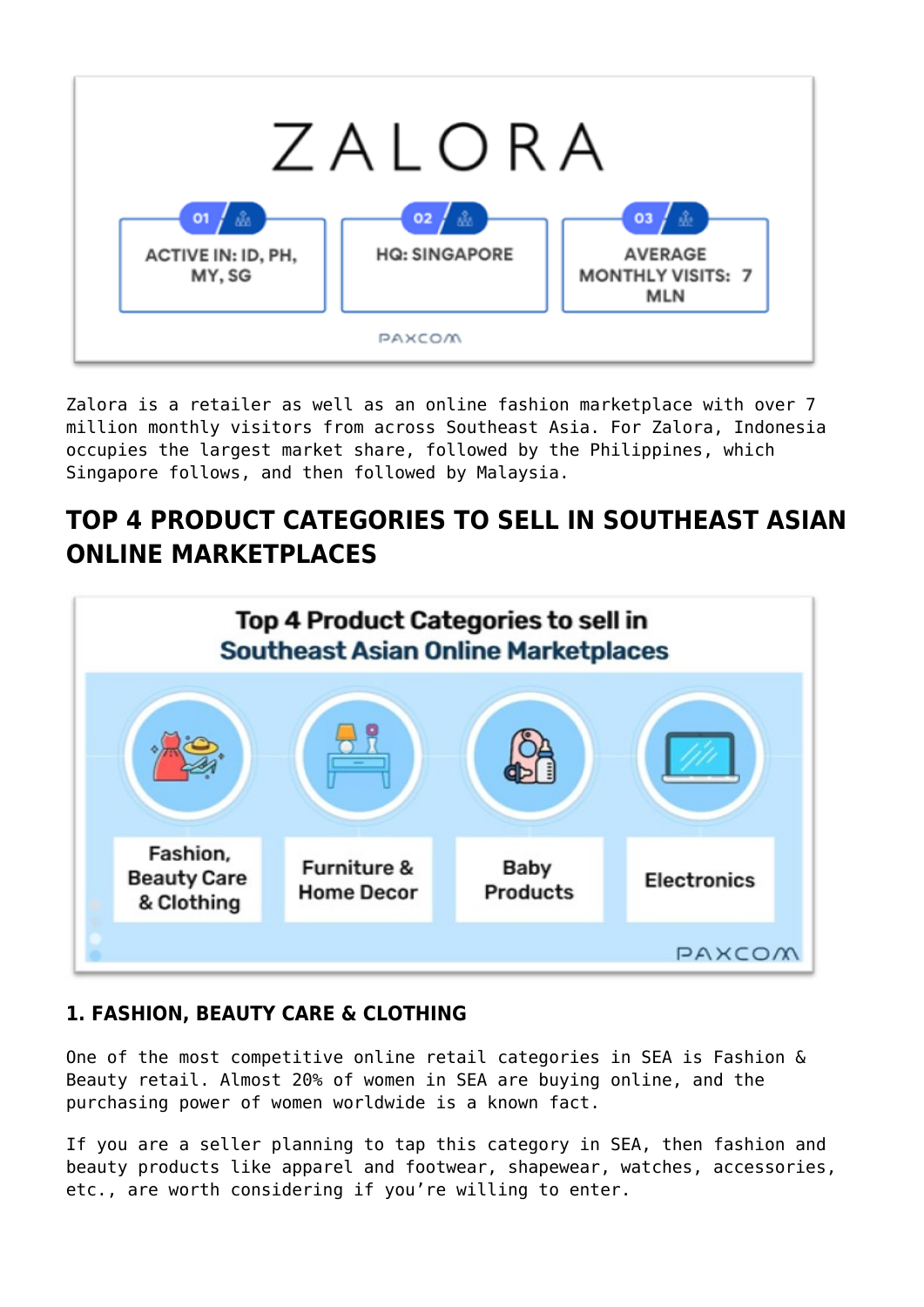#### **2. FURNITURE & HOME DECOR**

Home decor & furniture is a category which can help you make a good amount of money if you understand the local market and the customers' living habits. Lazada sells furniture at lower prices, better quality, and exciting designs.

The pandemic brought with it its own demand for bean bags, home furniture, bed tables, wood crafted furniture, etc., in the SEA market.

#### **3. BABY PRODUCTS**

Southeast Asia is probably one of the best markets for online baby products, with 10% of households having children aged 0-2 years. Inkwood (market research company) shows that Southeast Asia holds a 30% market share in the Baby Products category. With the growing standard of living of southeast Asian parents, they want the best for their children, from toys to diapers to baby food products.

#### **4. ELECTRONICS**

Electronics is again one of the prime online retail categories in the SEA market. SEA audience is one of the most tech-savvy and advanced customers to make the best out of gadgets, from smartphones to TVs & laptops.

## **CUSTOMER'S ONLINE SHOPPING BEHAVIOUR IN SEA**

Customers in SEA spend around 7-12 minutes daily on eCommerce sites browsing for products, according to an iprice report. These crucial minutes are all you have to showcase your brand among the crowd. Let's see some online shopping patterns observed in the last year in the SEA Market –

**Online Grocery Shopping:** Researchers have observed a 44% to 48% increase in packaged products and fresh grocery online shopping during the pandemic in SEA, according to a joint report by Facebook & Bain & company. While this initially seemed like a short-term trend, almost 80% of southeast shoppers have stated that they will continue to shop online for their basic necessities even after the pandemic ends.

**Increased Spends during Festive Sales:** Southeast Asia is known for its online shopping sales events. SEA online retail channels are known to gather the maximum crowd and highest sales these days. With a [56% increase](https://marketinginasia.com/2020/03/20/analyzing-southeast-asias-online-shopping-behavior/) in consumer spending compared to a typical day, online sales events are crucial for eCommerce businesses targeting Southeast Asian users.

Researchers have also discovered that Singles Day (November 11) is the most prominent event where SEA customers have spent 74% more than any typical day.

**Mobile Apps are the way to Key Growth:** The Facebook study confirms that 85% of SEA digital consumers have tried new digital smartphone apps in Q1 2020. Among these, the eCommerce apps scored the third position for the first time use.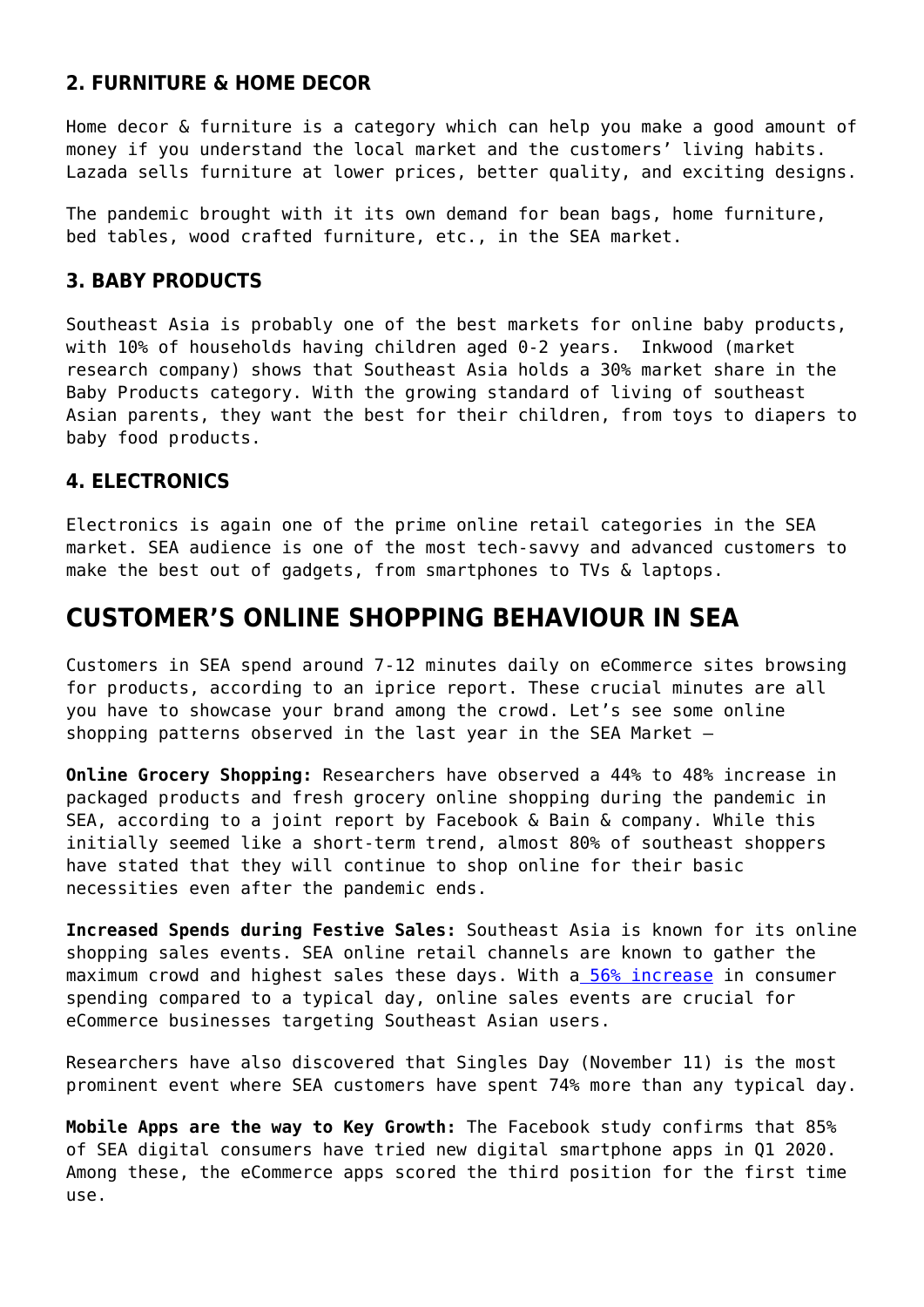## **UNDERSTANDING SEA'S ONLINE FESTIVE SHOPPING MARKET**

As concerns over social distancing and lockdowns continue to stay on top of the mind, 93% of the respondents, according to an InMobi festive season consumer survey, plan to leverage online channels this year, with 33% of them having concrete plans to buy from festive year-end sales. They plan to purchase a wide range of products including-

- Gadgets (Smartphone, tablets, etc.)
- Home Appliances (Refrigerators, televisions, coffee makers, etc.)
- Clothing & Accessories (Clothes, bags, shoes, etc.)

## **SEA E-COMMERCE EVENT CALENDAR 2022**



### **SEA E-COMMERCE POST-COVID**

In six Southeast Asian countries in total, more than +70 million customers purchased online since the pandemic hit, as per the Bain Company and Facebook report.

It also predicted that the no. of online southeast Asian shoppers will reach 380 million by 2026. The survey also stated that the share of respondents who "mostly shop online" also rose from 33% to 45% in 2020, with tremendous gains from Singapore, Malaysia & the Philippines.

With eCommerce gaining traction, financial convenience features like "BNPL (Buy Now Pay Later)," "e-wallets," and "Cryptos" have become popular.

While 37% of respondents preferred digital wallets, 28% preferred cash, 19% chose debit or credit cards, and 15% preferred bank transfers. Digital wallet saw the highest growth in the Philippines (133%), Malaysia (87%), and Vietnam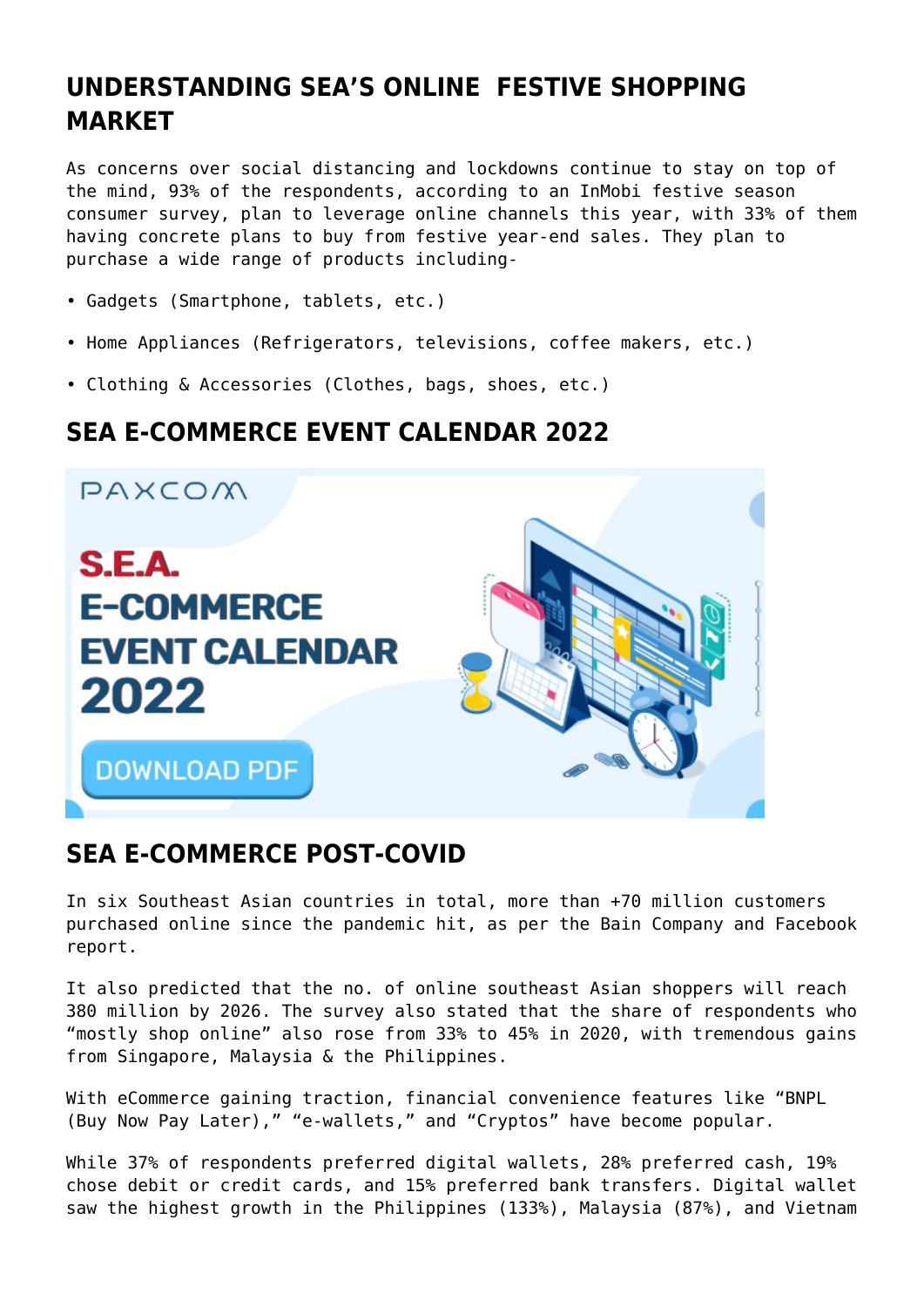(82%).

Digital trends and immense growth in Southeast Asia's digital economy show great promise for the region.

## **TOP TRENDS IN SEA E-COMMERCE MARKET**



From categories like electronics which are ruling the SEA eCommerce market, to baby products which contribute almost 30% to the overall share, there are multiple opportunities to excel in this market. But it would be even beneficial if you take advantage of the running digital trends to make the most out of this unprecedented growth in eCommerce.

**Live Streaming** – Used to promote giveaways, discount offers, create a sense of urgency for buying products, connect one-to-one with customers, answer their queries, etc. Statistics show that Malaysia & Singapore saw a 200% increase in live streaming hours on eCommerce platforms, whereas the Philippines saw 60% of brands using live streaming to invite new customers.

**Blockchain as a payment option** allows customers to have a digital payment option without even owning a bank account. Blockchain can give you a competitive edge if you integrate it with your store.

**Social Commerce:** If you are someone who loves creative ways to do business, then social commerce is for you! It's the most perfect combination that exists. Creating shoppable posts on Instagram and Facebook marketplace can help you extend your reach and customer base.

**Analytics for better decision making** – If you are a seller selling on multiple platforms, then keeping track of your product data is manually impossible with your comprehensive portfolio of products and no. of channels. You need a tool that can simplify this process for you. Brands are heavily investing in data analytic tools to make their lives easier and to make better online business decisions. Metrics like your product's stock status, category and keyword ranking, reviews analysis, content scorecard,